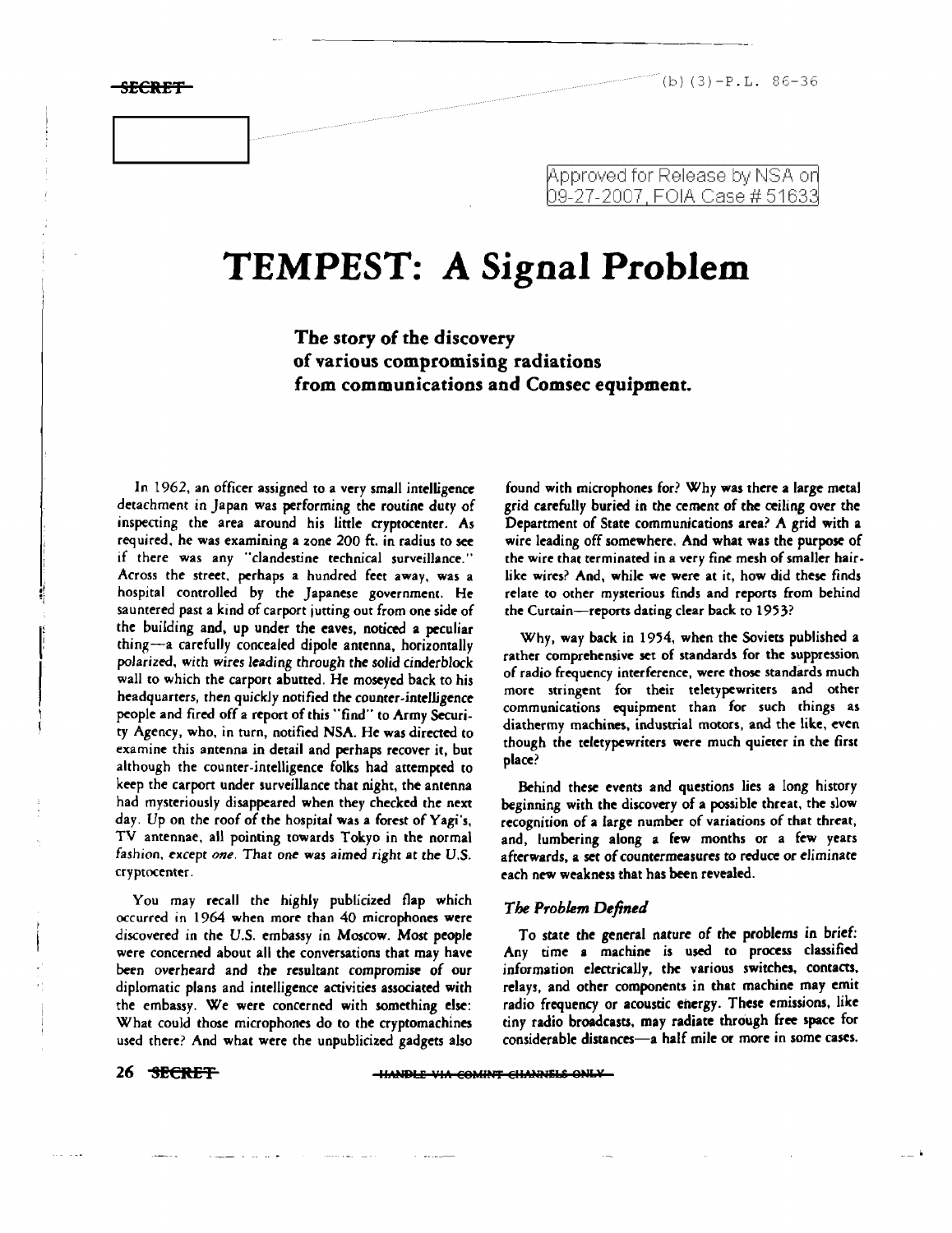Or they may be induced on nearby conductors like signal lines, power lines, telephone lines, or water pipes and be conducted along those paths for some distance- and here we may be talking of a mile or more.

When these emissions can be intercepted and recorded, it is frequently possible (0 analyze them and recover the intelligence that was being processed by the source equipment. The phenomenon affects not only cipher machines· but *any* information-processing equipment-teletypewriters, duplicating equipment, intercomms, facsimile, computers-you name it. But it has special significance for cryptomachines because it may reveal not only the plain texts of individual messages being processed but also that carefully guarded information about the internal machine processes. Thus, conceivably, the machine could be radiating information which could lead to the reconstruction of our daily changing keying variables--and from a Comsec viewpoint, that is absolutely the worst thing that can happen to us. This problem of compromising radiation we have given the covername TEMPEST.

### *Discovery by Bell Lab*

Now, let's go back to the beginning. During World War II, the backbone systems for Army and Navy secure teletypewriter communications were one-time tapes and the primitive crypto-equipment SIGTOT. For encrypting, the Services used a Bell-telephone mixing device, called a 13 I -B2. When one of these mixers was being tested in a Bell laboratory. a researcher noticed, quite by accident, that each time the machine stepped, a spike appeared on an oscilloscope in a distant part of the lab. After he examined these spikes more carefully. he found that he could read the plain text of*the* message being enciphered bythe machine!

Bell Telephone faced a dilemma. They had sold the equipment to the military with the assurance that it was secure, but it wasn't. The only thing they could do was to tell rhe Signal Corps about it. *which* they did. There they met the charter members of a dub of skeptics who could not believe that these tiny pips could really be exploited under practical field conditions. They are alleged to have said something like: "Don't you realize there's a war on? We can't bring our cryptographic operations to a screeching halt based on a dubious and esoteric laboratory phenomenon. If this is really dangerous, prove it." So. the Bell engineers were placed in a building on Varick Street in New York. Across the street and about 80 feet away was Signal Corps' Varick Street *cryptocenter.* The engineers recorded signals for about an hour. Three or four hours later, *they* produced about 75 % of the plain text that was

**Sales** 

being processed-a fast performance, by the way, that has rarely been equalled.

The Signal Corps was impressed by this display and directed Bell Labs to explore this phenomenon in depth and provide modifications to the 131-B2 mixer to suppress the danger. In a matter of six months or so, Bell Labs had identified three separate phenomena and suggested three basic suppression measures:

(a) Shielding (for *radiation through space, and* magnetic fields)

(b) Filtering (for *conducted signals on power lines, signal lines, etc.)*

(c) Masking (for either *space-radiated or conducted signals,* but mostly for space)

Bell Labs went ahead and modified a mixer, calling it the I31-A-1. In it they used both shielding and filtering techniques. Signal Corps took one look at it and turned thumbs down. The trouble was. to contain the offending signals, Bell had to virtually encapsulate the machine. Instead of a modification kit that could be sent to the field, the machines would have to be sent back and rehabilitated. The encapsulation caused problems of heat dissipation. made maintenance extremely difficult, and hampered operations by limiting access to the various controls.

Instead of buying this monster, the Signal Corps resorted to the only other solution they could think of. They went out and warned commanders of the problem, advised them to control a zone about 100 feet in diameter around their communications center to prevent covert interception. and let it go at that. And the cryptologic community as a whole let it go at that for the next seven years or so. The war ended; most of the people involved went back to civilian life; the files were retired, dispersed, and destroyed. The whole problem was, apparently, forgotten. Then, in 1951, the problem was, for all practical purposes, rediscovered by CIA when they were toying with the same old 131-B2 mixer. They reported having read plain text about a quarter mile down the signal line and asked if we were interested. Of course, we were. Some power line and signal line filters were built and immediately installed on these equipments and they did the job pretty well as far as conducted signals were concerned. Space radiation continued unabated, however, and the first of many "radiation" policies was issued in the form of a letter from AFSA to all Sigint activities, requiring them to:

1. Control a zone 200 *feet* in all directions around their cryptocenters, or

2. Operate at least 10 TTY devices simultaneously (the idea of masking; putting out such a profusion of signals that interception and analysis would be difficult), or *3. Get* a waiver based on operational necessity.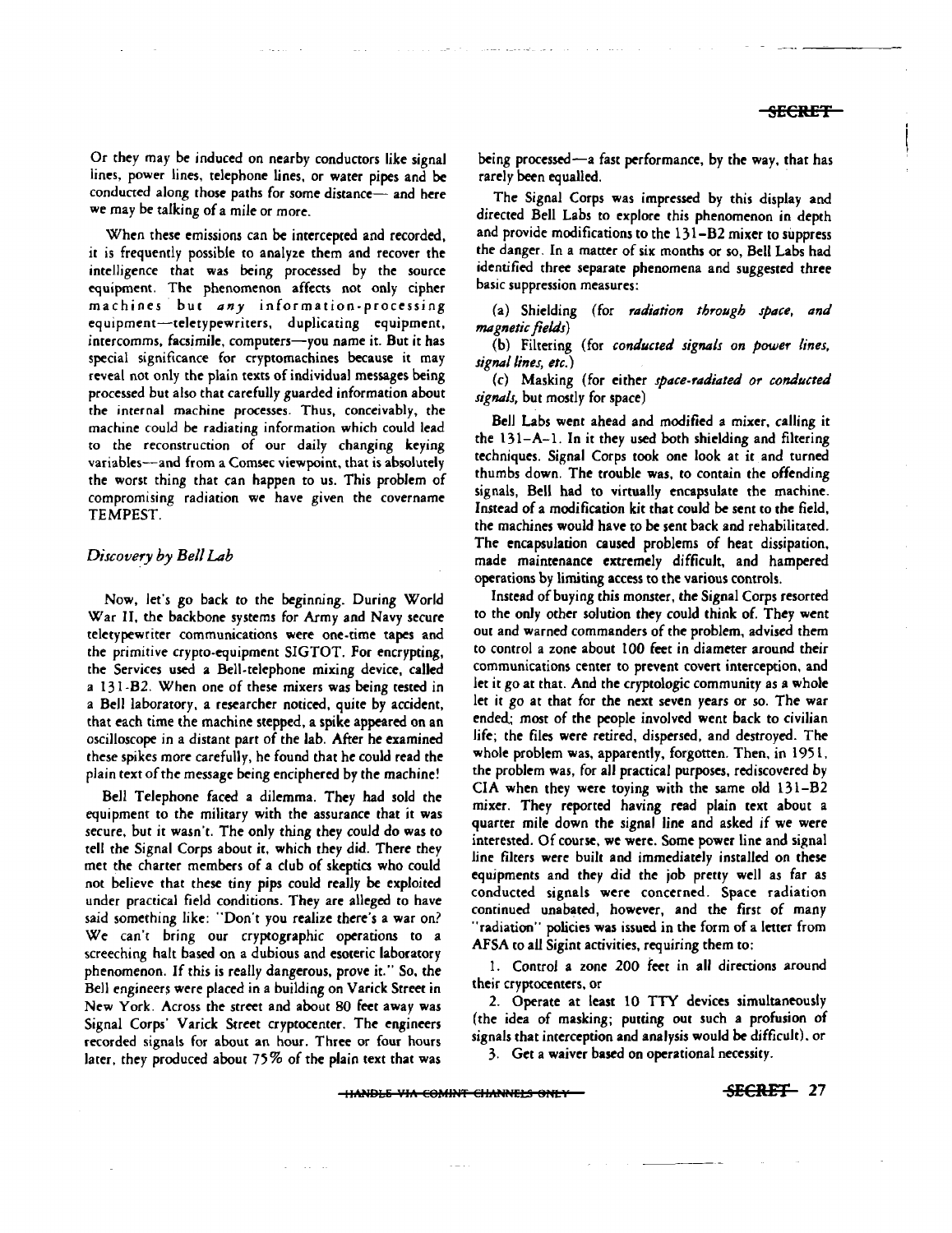j ij

'Ij.,I  $\mathbf{r}$ 

Ii

I !

> i !

The Sigint community conformed as best it could; and, in some instances. general-service communicators adopted similar rules. The figure of 200 feet. by the way, was quite arbitrary. It had not been determined because we had hard evidence that. beyond that distance. interception was impractical; rather, it was the largest security zone we believed the majority of stations could reasonably mainrain, and we knew that, with instrumentation then avail. able, exploitation at that range would, at best, be exceedingly difficult.

-~--- -~-~--~~------------

At the same time that we were trying to cope with the 13) -B2 mixer. we began to examine every other cipher machine. *Everytbing'* tested radiated. and radiated rather prolifically. With rotor machines. the voltage on their power lines tended to fluctuate as a function of the number of rotors moving. and so a fourth phenomenon, called *pourer line modllaltion,* was discovered.

Progress in examining the machines and developing suppression measures was very slow. By 1955, however, a number of possible techniques for suppressing the phenomena had been tried. Filtering techniques were refined somewhat; teletypewriter devices were modified so that all relays operated at once and only a single spike was produced with each character, instead of five smaller spikes. representing each baud, but the size of the spike changed with each character produced, and the analysts could still read it quickly. A "balanced" ten-wire system was tried which would cause each radiated signal to appear identical. but to achieve and maintain such balance proved impractical. Hydraulic techniques-to replace the electrical-were tried and abandoned, and experiments were made with different types of batteries and motor generators, in attempts to lick the power-line problem. None was very successful.

During this period, the business of discovering new TEMPEST threats. or refining techniques and instrumentation for derecting, recording. and analyzing these signals, progressed more swiftly than the art of suppressing them. Perhaps the attack is more exciting than the defense-something more glamorous about finding a way to read one of these signals than going through the drudgery necessary to suppress that whacking great spike first seen in 1943. At any rate. when they turned over the next rock. they found the acoustic problem under it. *Phenomenon* No. '5.

#### *Acoustics*

We found that most acoustic emanations are difficult to exploit if the microphonic device is outside of the room containing the source equipment; even a piece of paper inserted between, say, an offending keyboard and a pick-up

28 SECRET **III INALE VIA COMINT CHANNELS ONLY** 

device, is usually enough to prevent sufficiently accurate recordings to permit exploitation. Shotgun microphones-the kind used to pick up a quarterback's signals in a huddle-and large parabolic antennae are effective at hundreds of feet-if there is a direct shot at the equipment. The acoustic threat is, therefore. confined to those installations where the covert interceptor can get some kind of microphone-such as an ordinary telephone that has been bugged or left off the hook-in the same room with the information-processing device. We also discovered that, when the room is "sound-proofed" with ordinary acoustic tide, the job of exploitation is easier because the sound-proofing cuts down reflected and reverberating sound, providing clearer signals. A disturbing discovery was that ordinary microphones. probably planted to pick up conversations in a cryptocenter. could detect machine sounds with enough fidelity to permit exploitation. And such microphones were discovered in Prague. Budapest, Warsaw and, of course. Moscow.





 $(b) (1)$ (b)(3)-50 USC 403 (b) (3)-P.L. 86-36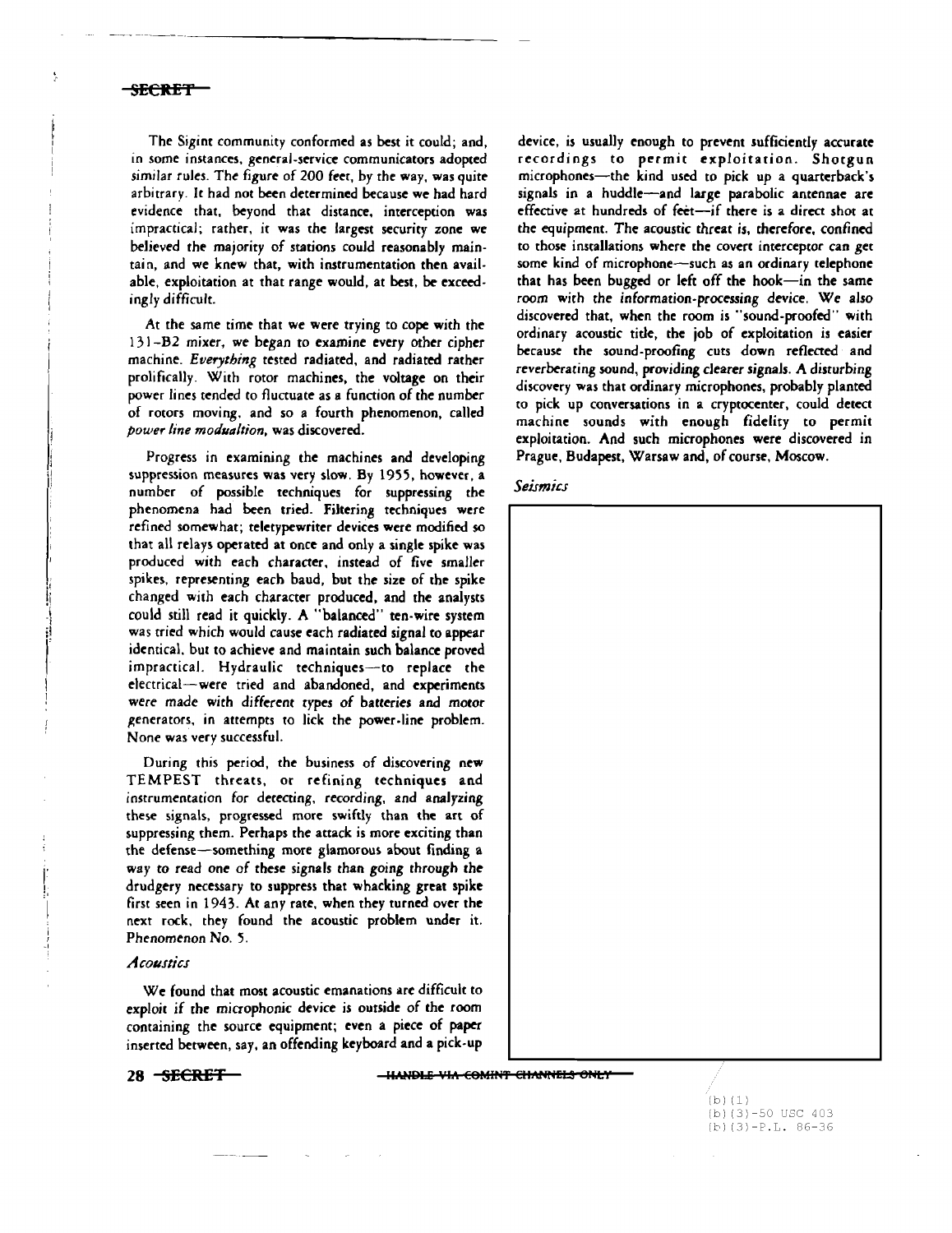

 $\mathcal{A}(\mathcal{A})$  and  $\mathcal{A}(\mathcal{A})$  are  $\mathcal{A}(\mathcal{A})$  . In the contribution

 $(b) (1)$ (b)  $(3)$  -50 USC<br>403 (b) $(3)-18$  USC 798 (b)  $(3)-{\mathbb P}$  . L .  $86 - 36$ 

 $\cdot$